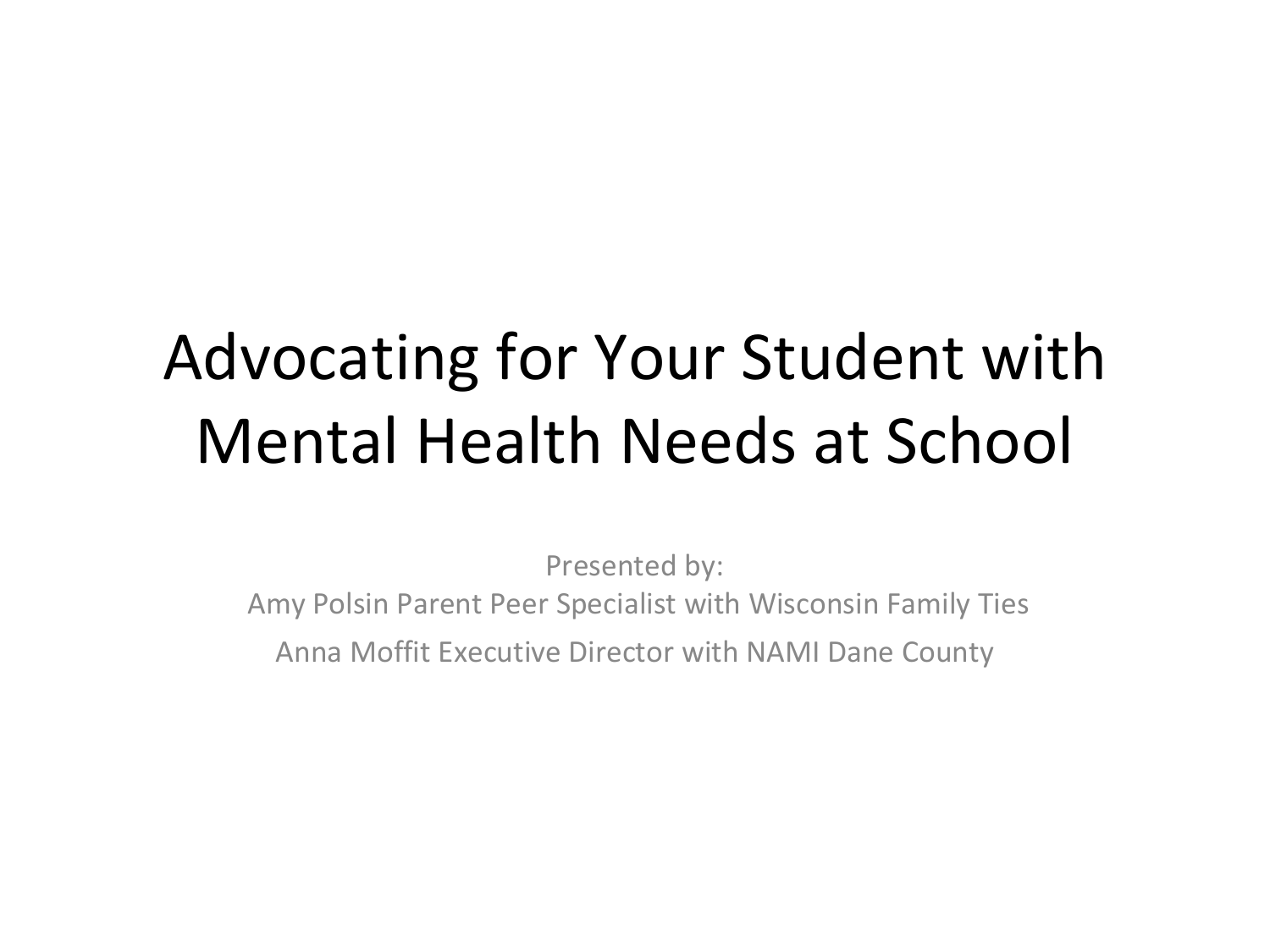## **Objectives**

- Develop strategies for before, during and after an IEP meeting.
- Determine and prioritize your child's mental health needs.
- Learn the principles of strength-based language.
- Develop a collaborative team approach.
- Learn about mental health supports in Wisconsin.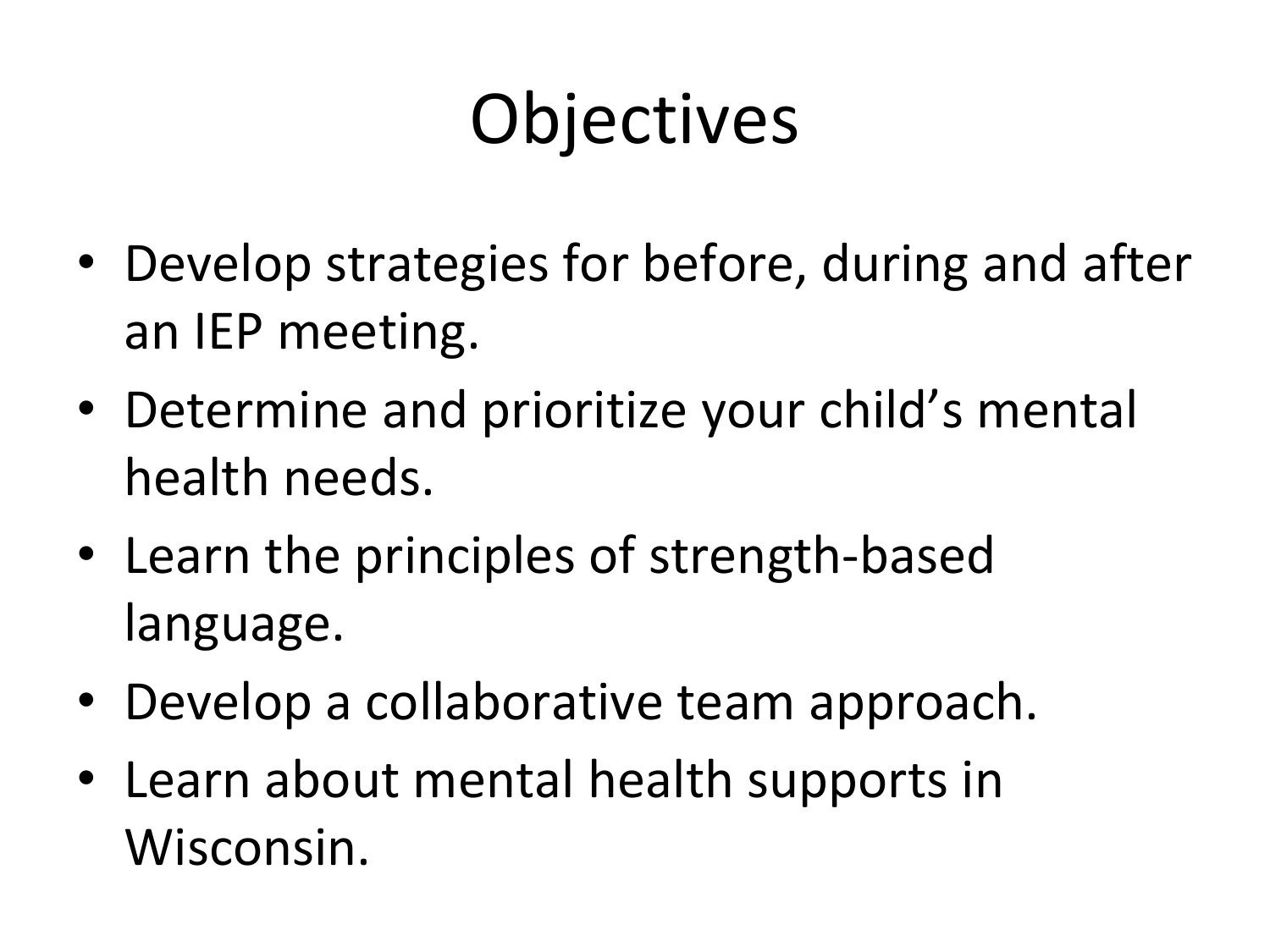## Strategies for improving communication and collaboration

- Before the IEP meeting
- During the IEP meeting
- After the IEP meeting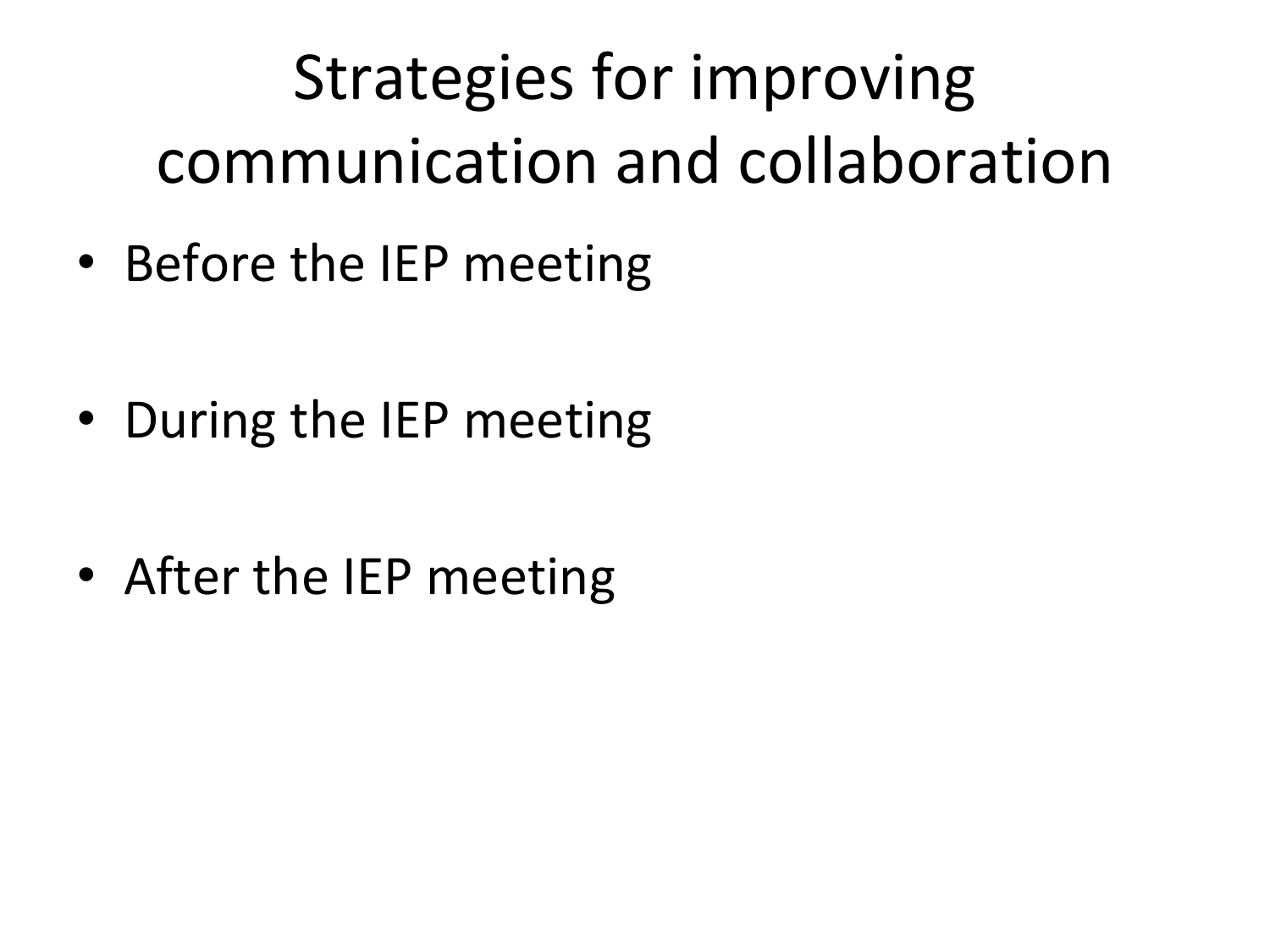## Before the IEP meeting

- Preparation is the key to a successful IEP meeting.
- Request materials to be reviewed at the meeting beforehand.
- Organize any documents that you would like to be reviewed at the meeting.
- Create your own draft for the PLOP, goals, and services.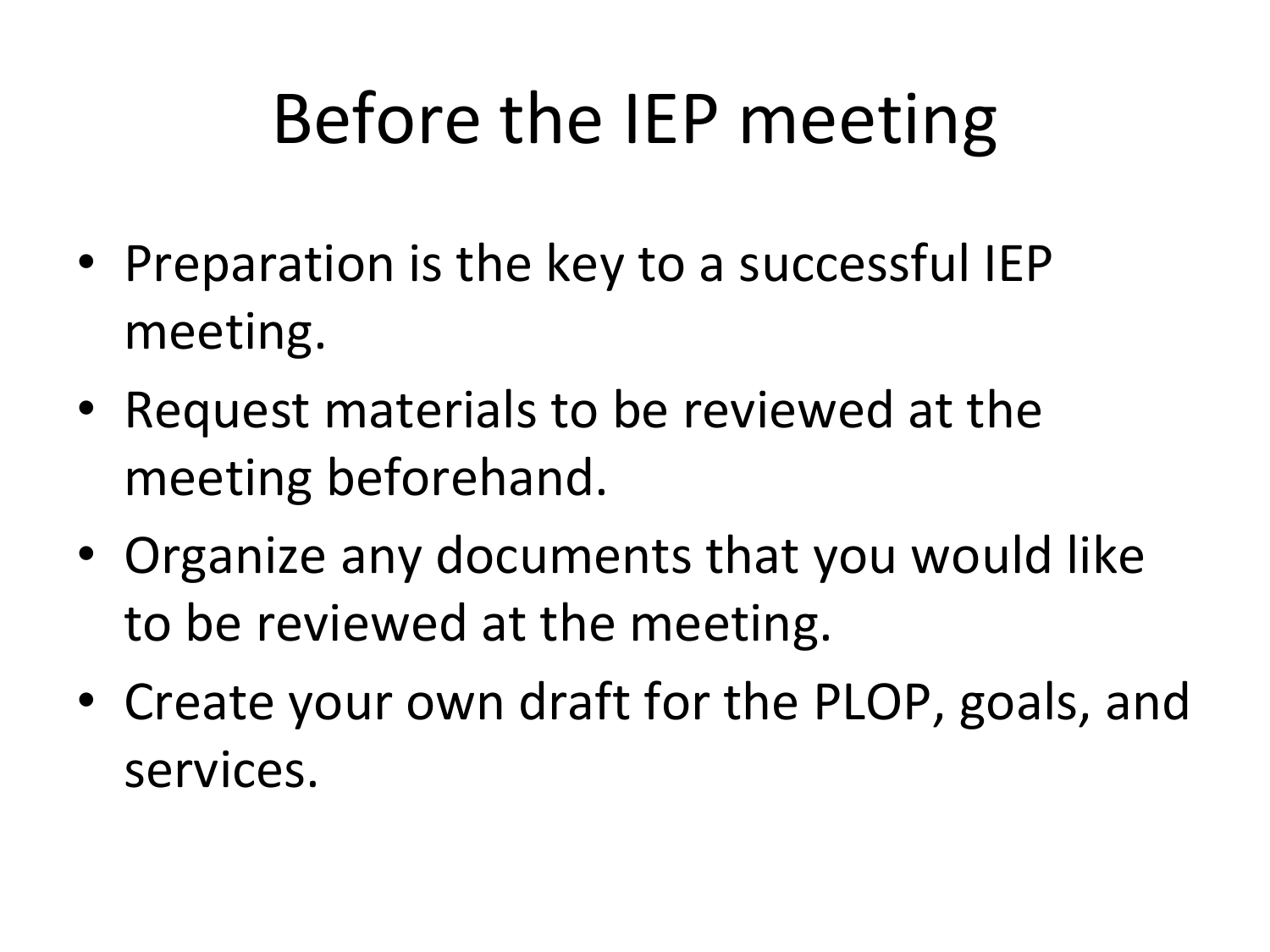## Before the IEP meeting

- Invite someone to attend with you that knows your child.
- Create a "Getting to Know You" or Positive Student Profile for you child or youth.
- Talk to your child or youth about what is important for them to share, if they can't be there.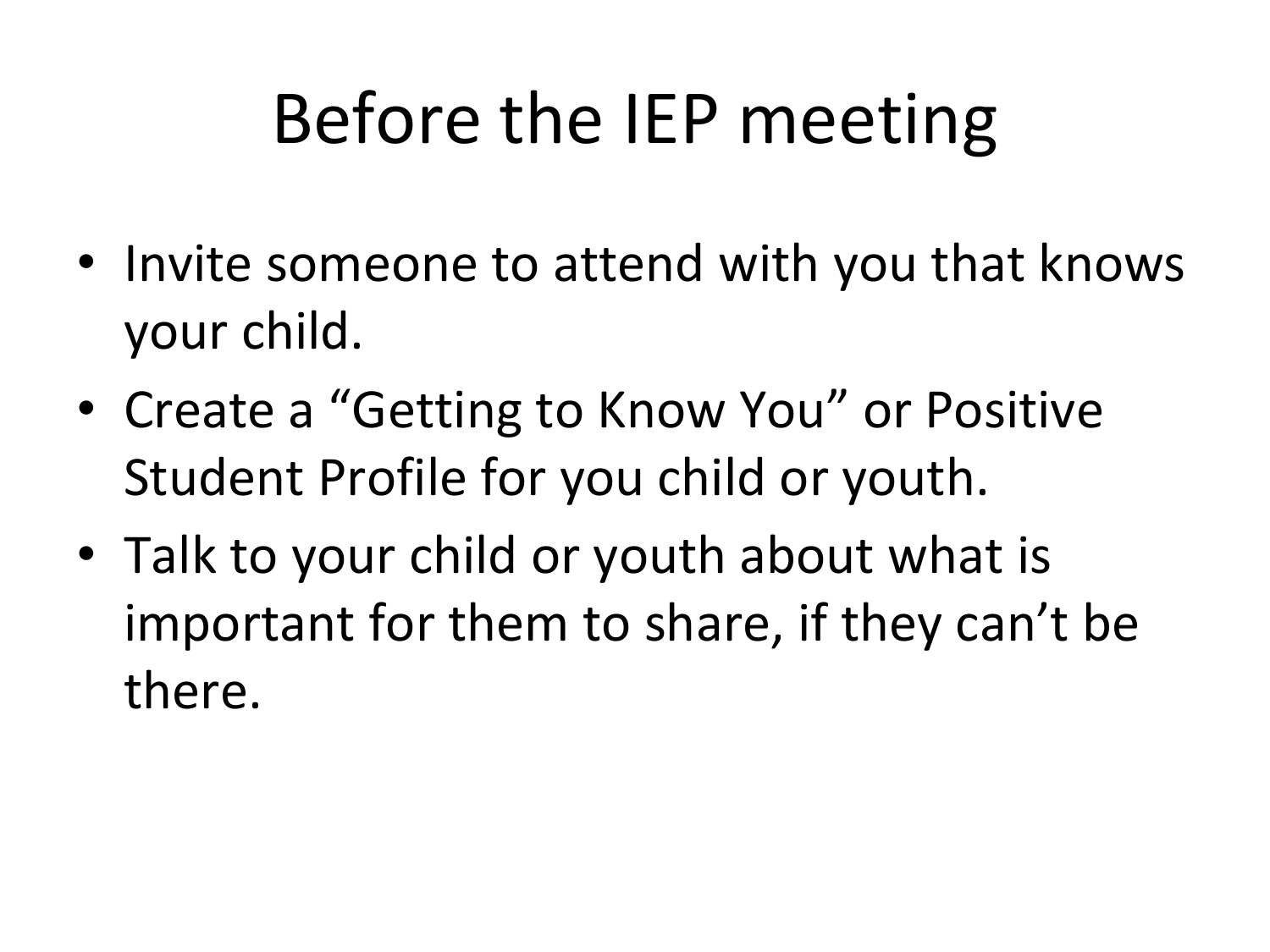# Preparing Youth to Participate in the Meeting

- Foreshadow expectations and format of the meeting.
- Talk about different ways to share about their needs and strengths.
- Review and discuss constructive ways to communicate with staff.
- Discuss the purpose of having an IEP, and how it can help them be successful at school.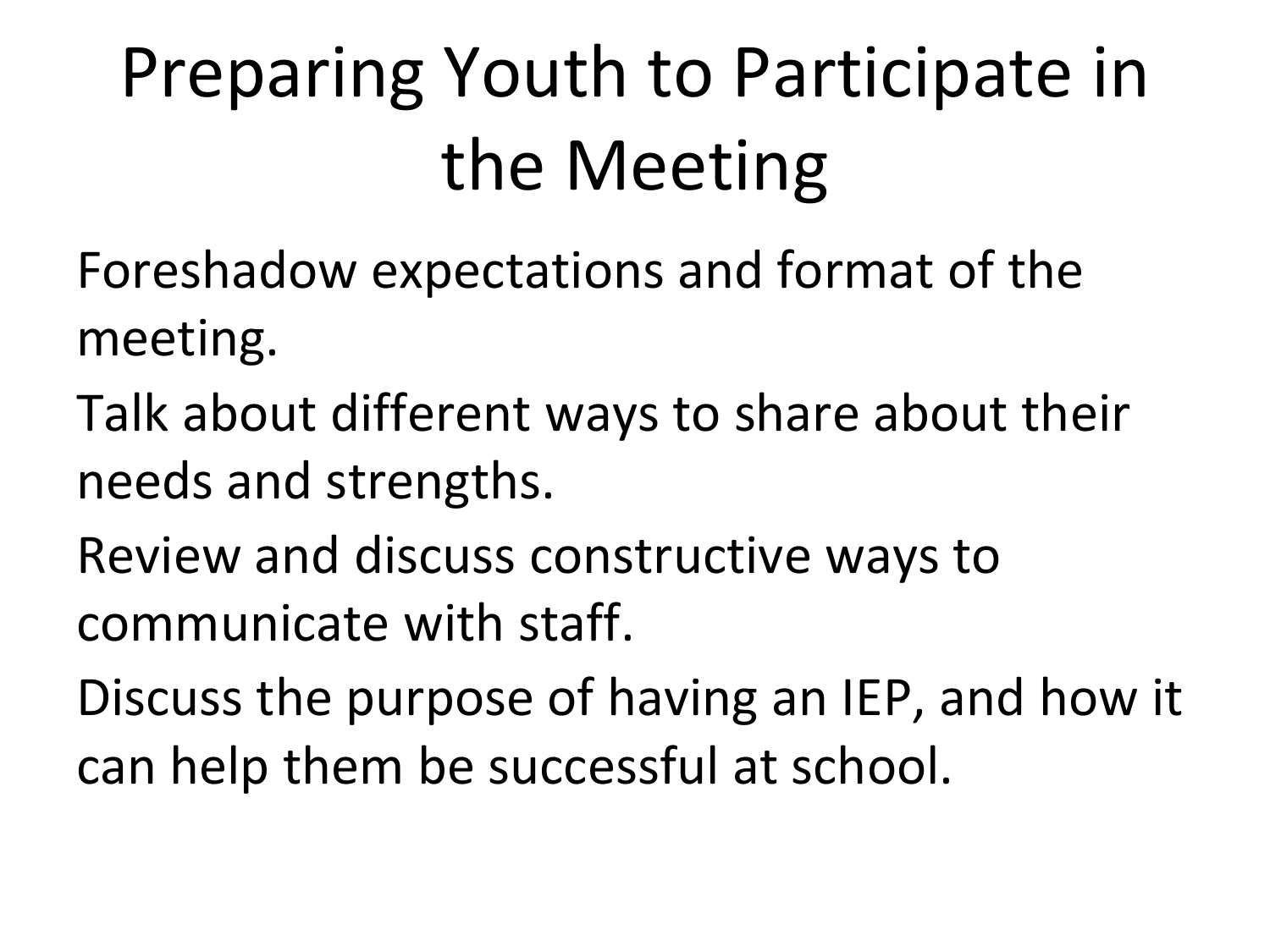## Positive Student Profile

- Describe your child's like or dislikes.
- Describe what your child does well.
- Describe what strategies help your child to be successful at school/home.
- Describe your child's learning style.
- Share your hopes for your child.
- Share your child's successes.
- Share what is challenging for your child.
- Share three positive traits about your child.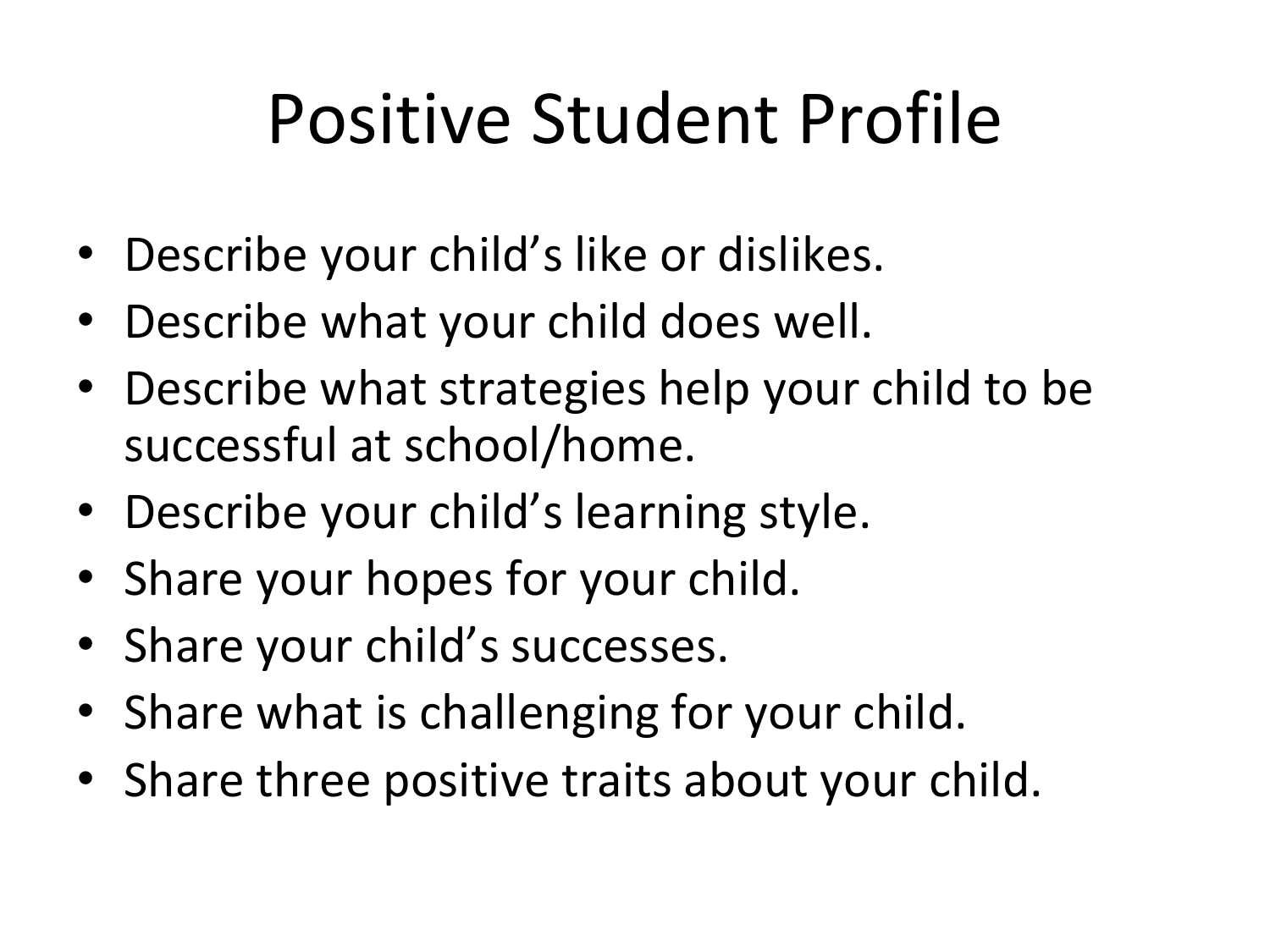## During the IEP meeting

- Bring a small snack or treat to the meeting.
- If you brought someone to the meeting, let them take notes for you.
- If you are feeling overwhelmed or dysregulated, ask to take a break.
- Ask questions for clarification or to deepen the conversation. Why or why not?
- Be an active listener.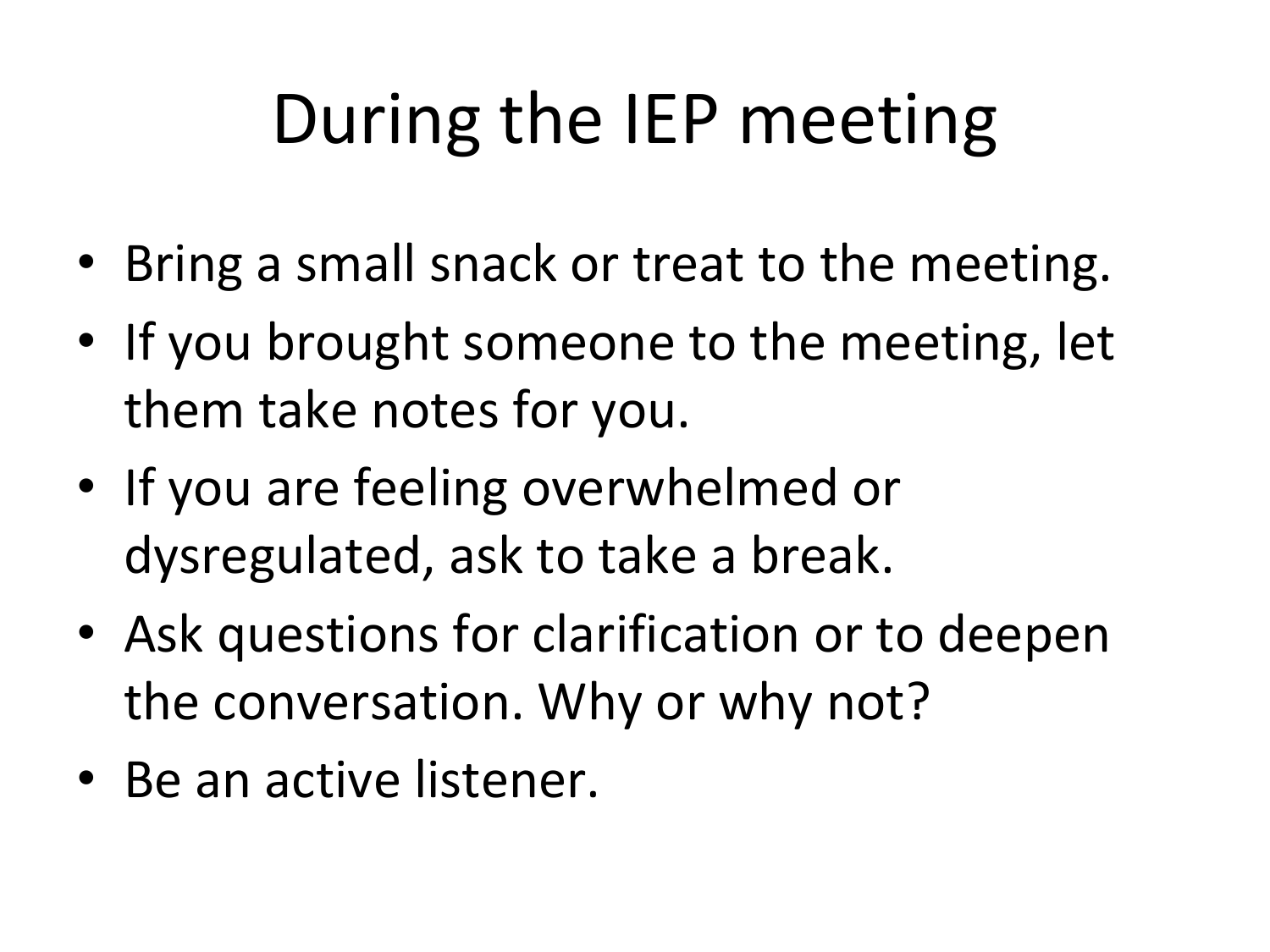## During the IEP meeting

- Make sure that you understand the language staff is using or ask for different words.
- Reframe language, so it's strength-based vs. deficit-based.
- Assume good intentions of staff or providers.
- Stay focused on the present.
- Suggest ending the meeting after 2 hours and resume at a different time.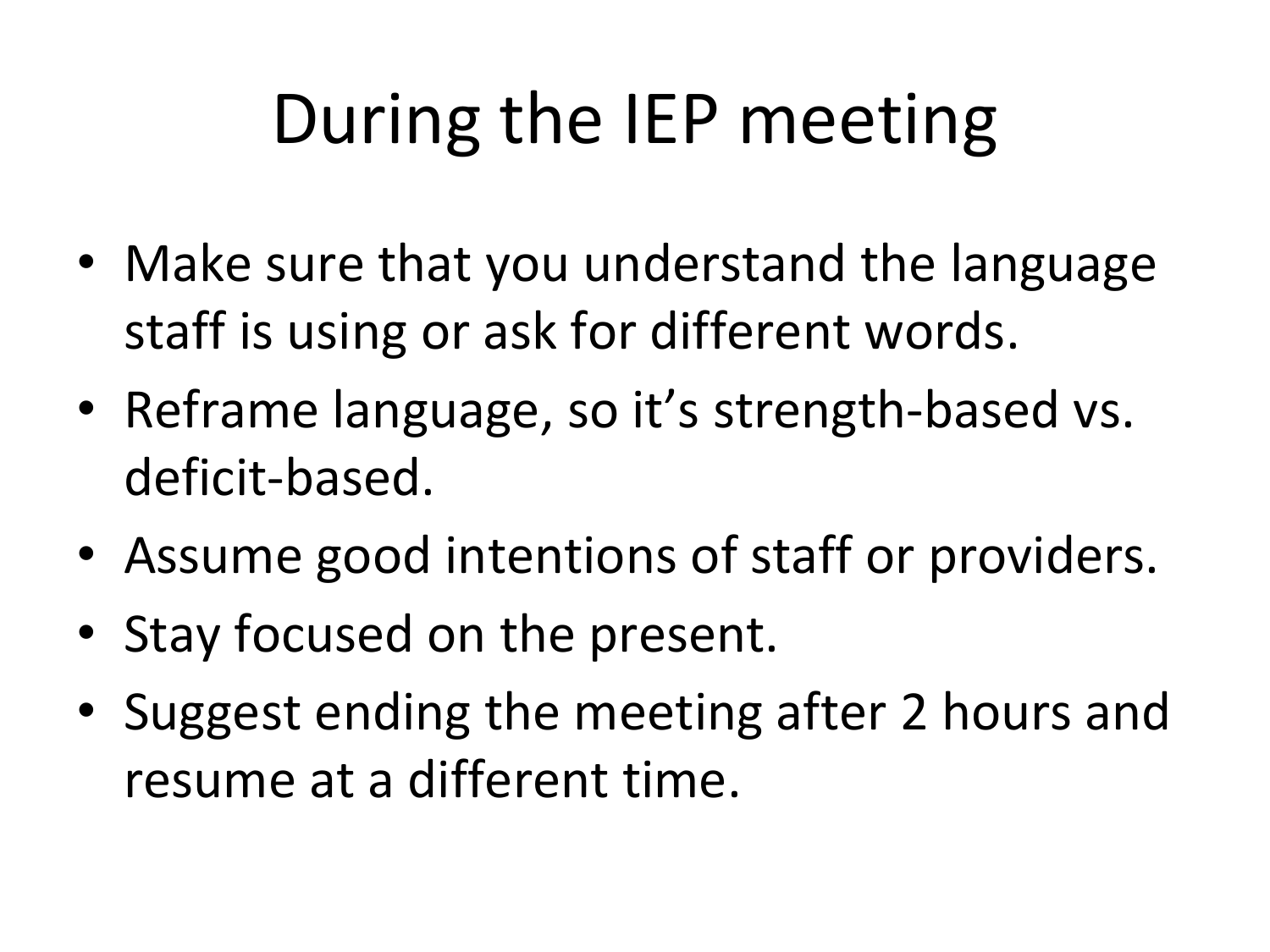## After the IEP meeting

- Take a breath.
- Be kind to yourself and your child.
- Review notes and materials, and then put them in a file or binder.
- If there are unresolved issues, send an email outlining your concerns or questions.
- Send an email to the IEP team thanking them for their time and effort.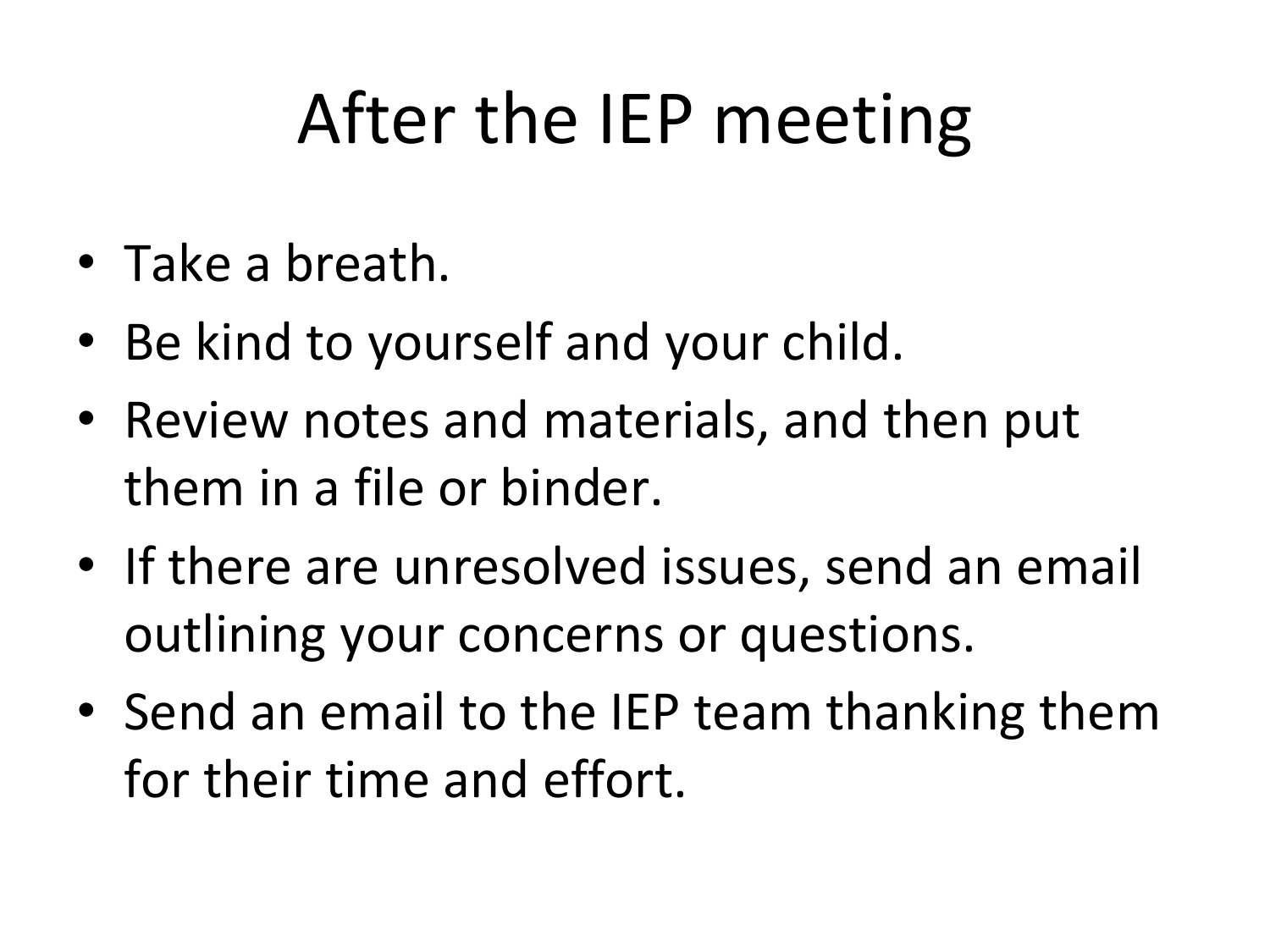# What Do Mental Health Needs Look Like in Youth

- Unexpected behaviors to typical situations.
- Shutting down or ramping up during the school day.
- Withdrawal from all or some activities.
- Fear of failure or perfectionistic tendencies.
- Emotional lability.
- Chronic somatic symptoms (ie. headaches)
- Decrease in attendance due to fear of separation.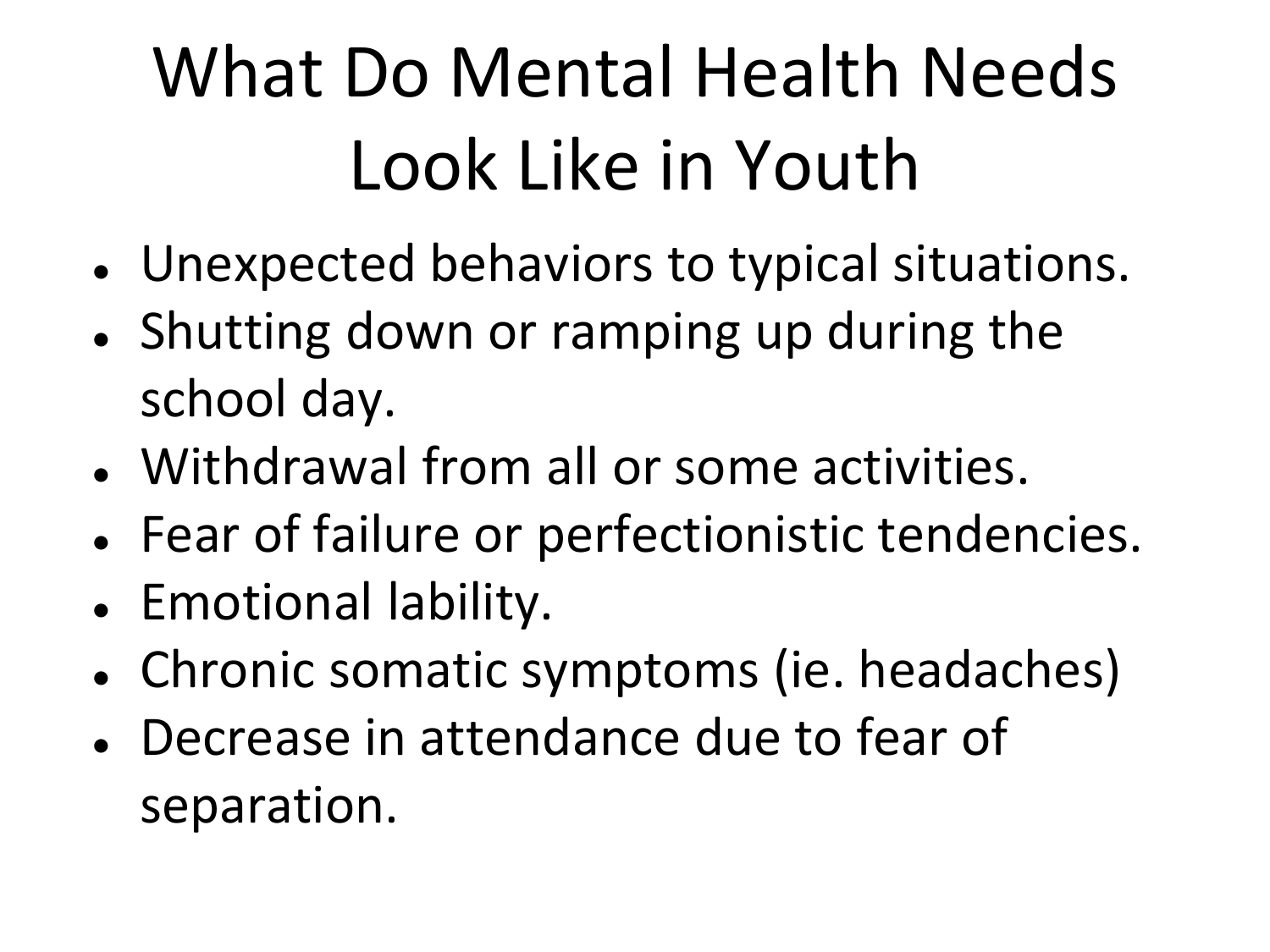#### **How to Advocate for Your Youth**

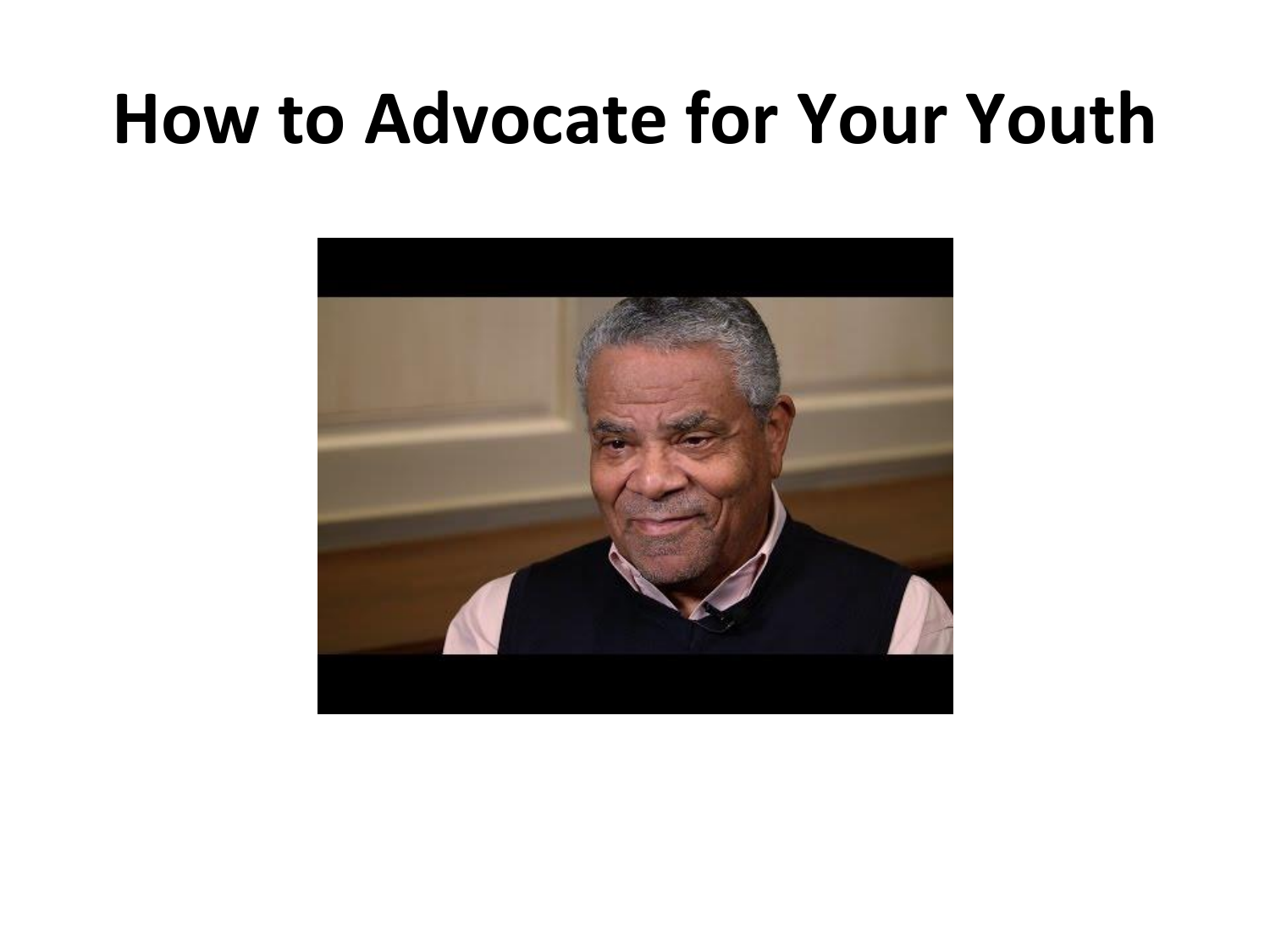## Barriers to Active Listening

- Thinking about what you are going to say next in the conversation.
- Making assumptions about what the individual is implying with their words.
- Check your assumptions. "What I hear you saying is that….?"
- Feeling overwhelmed.
- Using other devices during the discussion.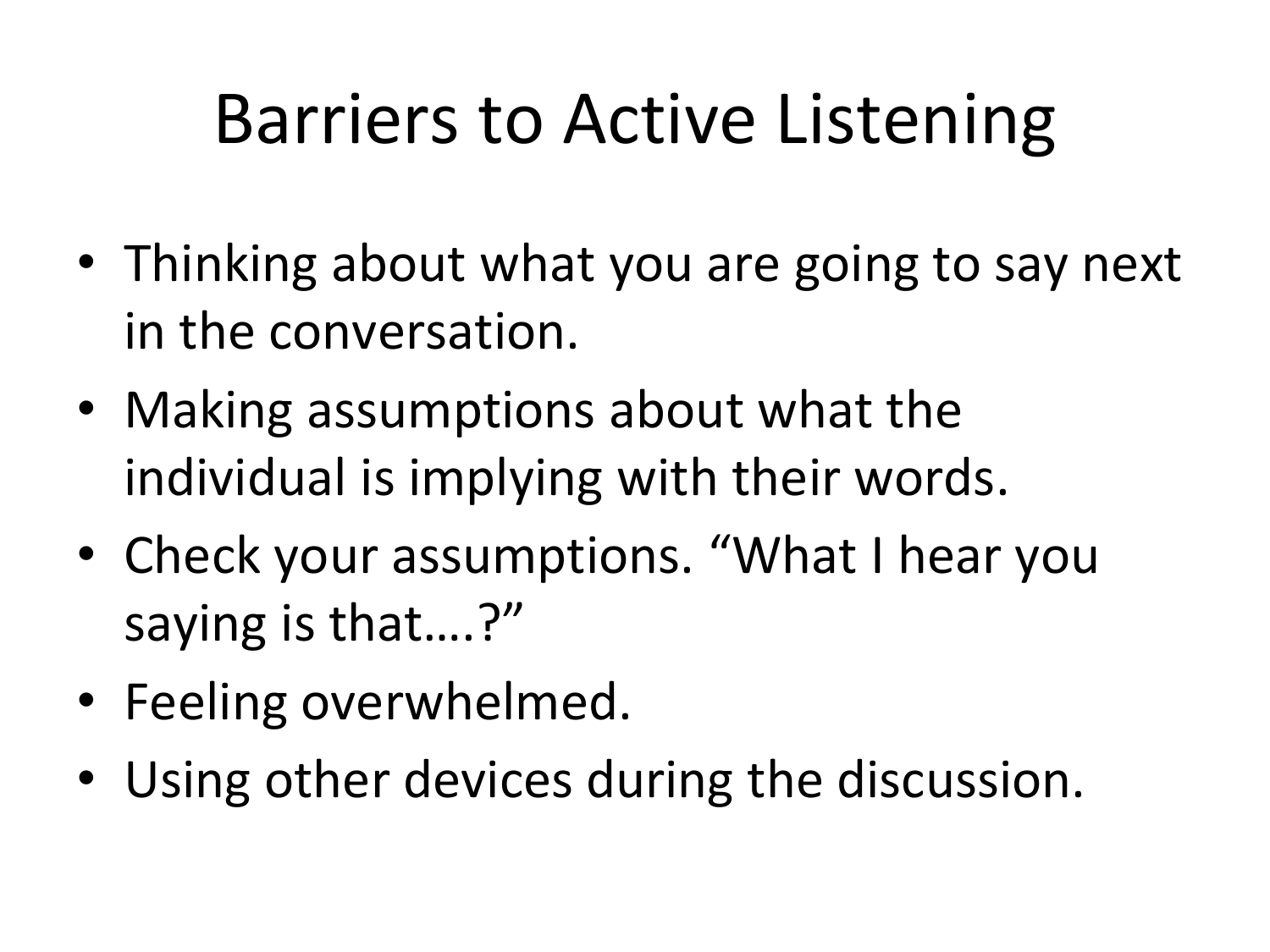## Advocacy Tips

Prioritize your concerns using data or examples.

Know your rights as parent or caregiver under state and federal law, including Act 125.

Familiarize yourself with your child's Behavior Intervention Plan and Safety plan.

Learn about your district's Student Code of Conduct.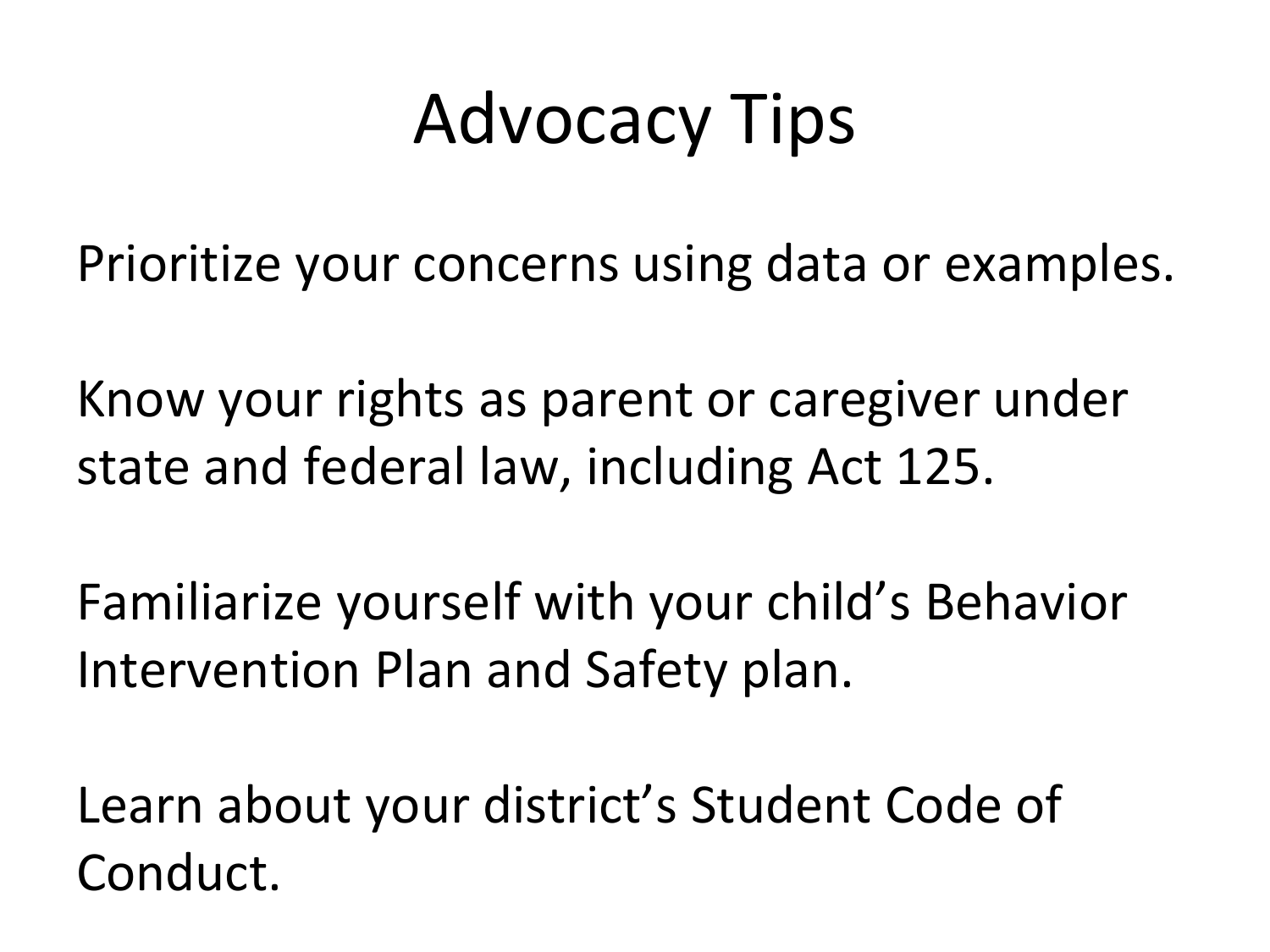## Strength-Based Practices and Language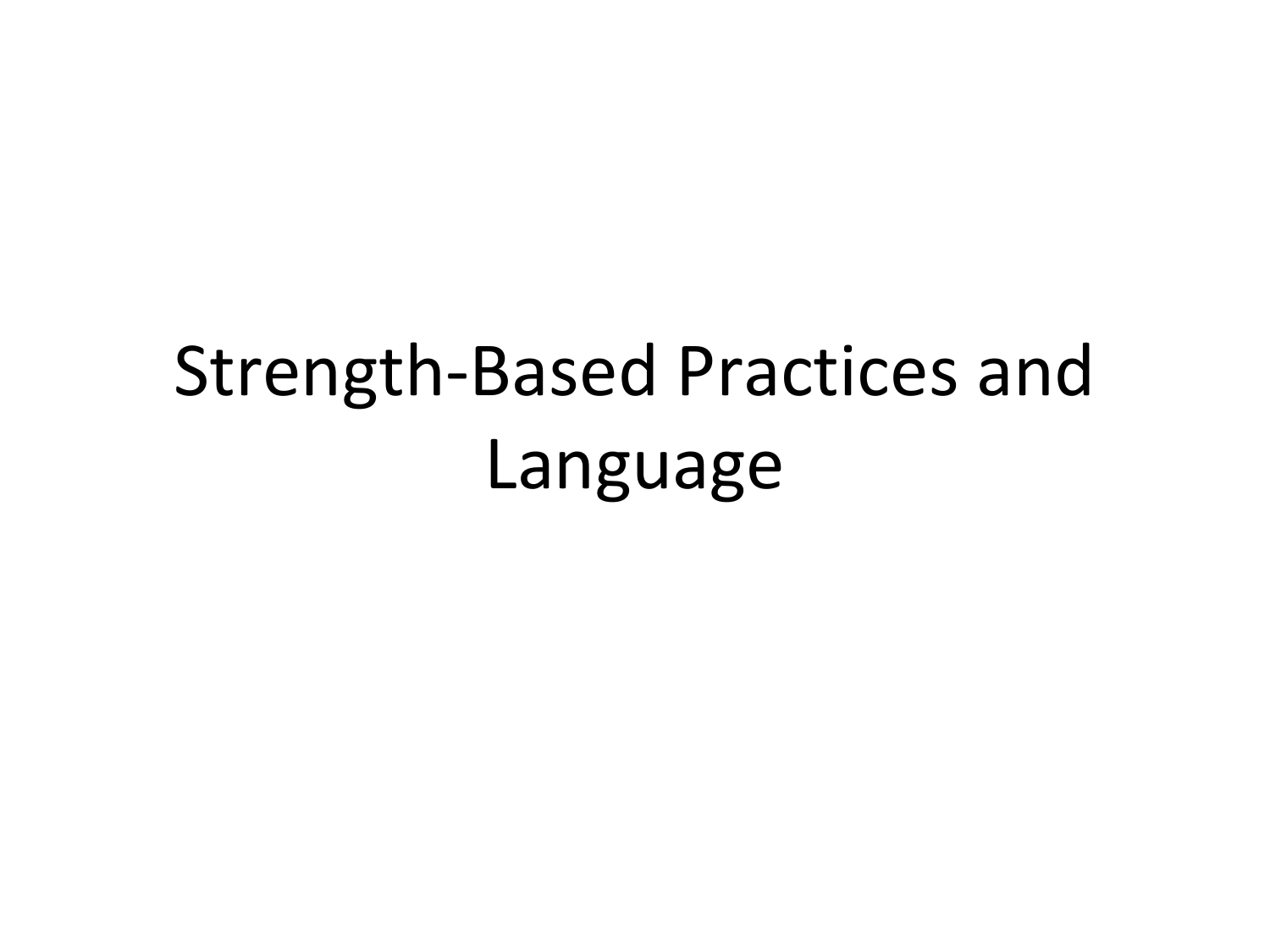#### Typical Problem-Solving Approaches

- Identify what is wrong
- Analyze possible causes
- Create goals to fix what is wrong
- Create and implement plan to reach goals or fix problem
- Evaluate whether it works or doesn't work

Resiliency Initiatives (2010), "*Principles of Strength-Based Practice", page 3*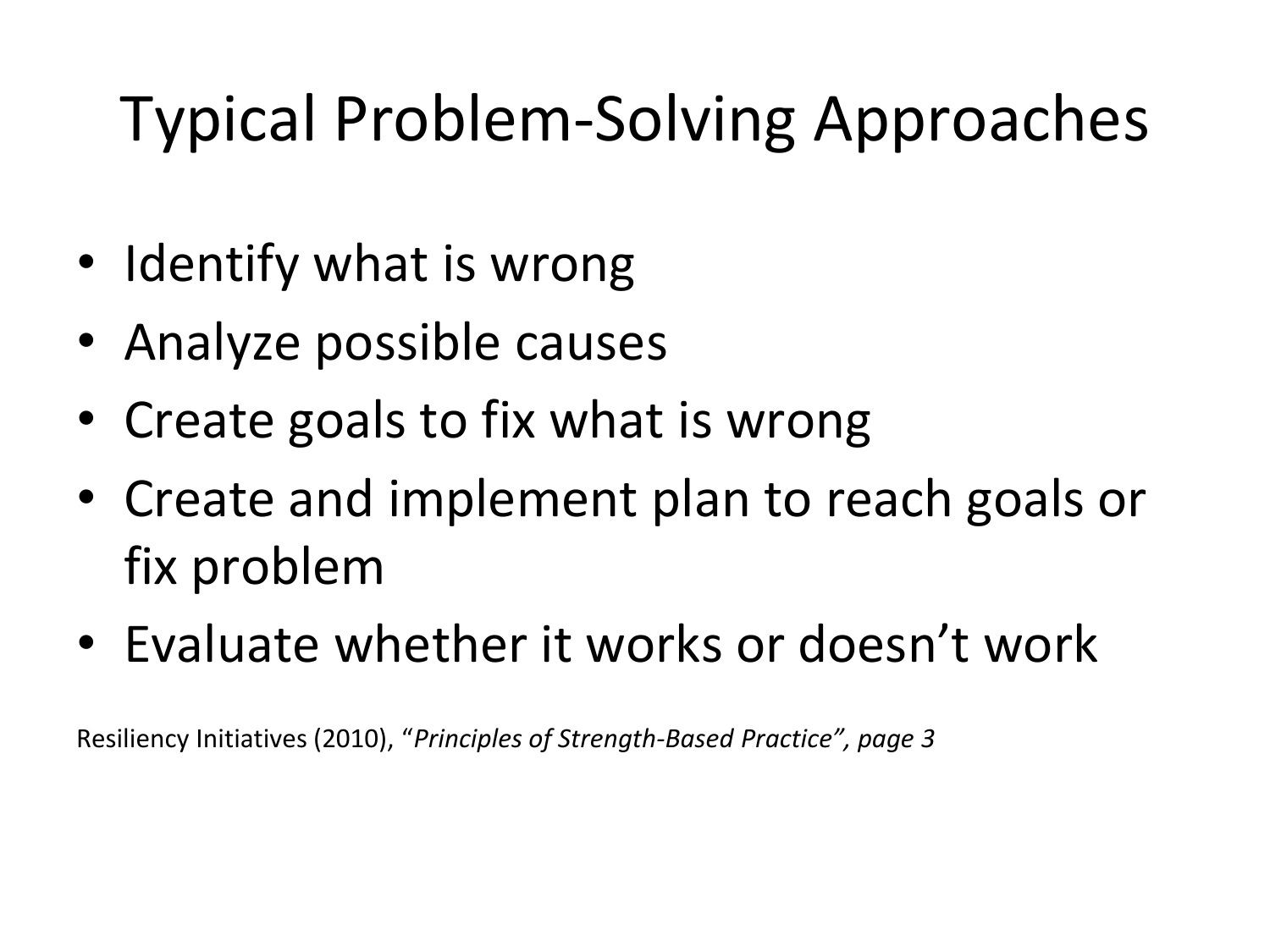## Strength-Based Paradigm

- Our children and youth that face complex and complicated circumstances, including disability, are resilient, and have the potential to thrive with appropriate supports and relationships, despite labels and adversity.
- A strength-based approach holds the belief that all children, youth and families have strengths, resources and abilities.

Resiliency Initiatives (2010), "Principles of Strength-Based Practice", page 4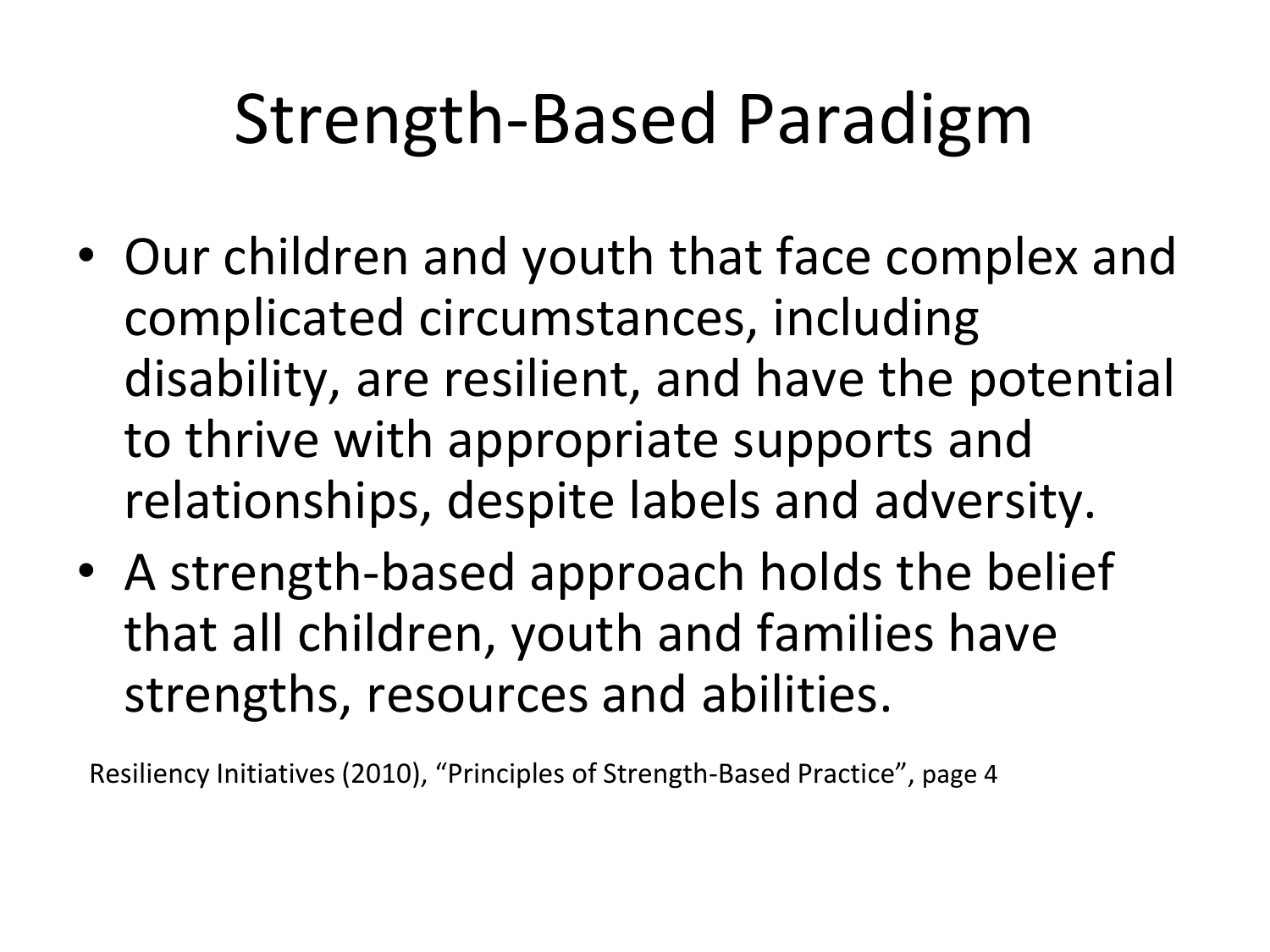## Core Principles that Support Strength-Based Language

- Every child has potential due to their unique strengths that drives their outcomes in life.
- The way we talk about our children can create other people's perception of them and their abilities.
- Positive and healthy change requires strong, healthy and reciprocal relationships.
- Effective change is inclusive and collaborative.

Resiliency Initiatives (2010), "Principles of Strength-Based Practice", page 5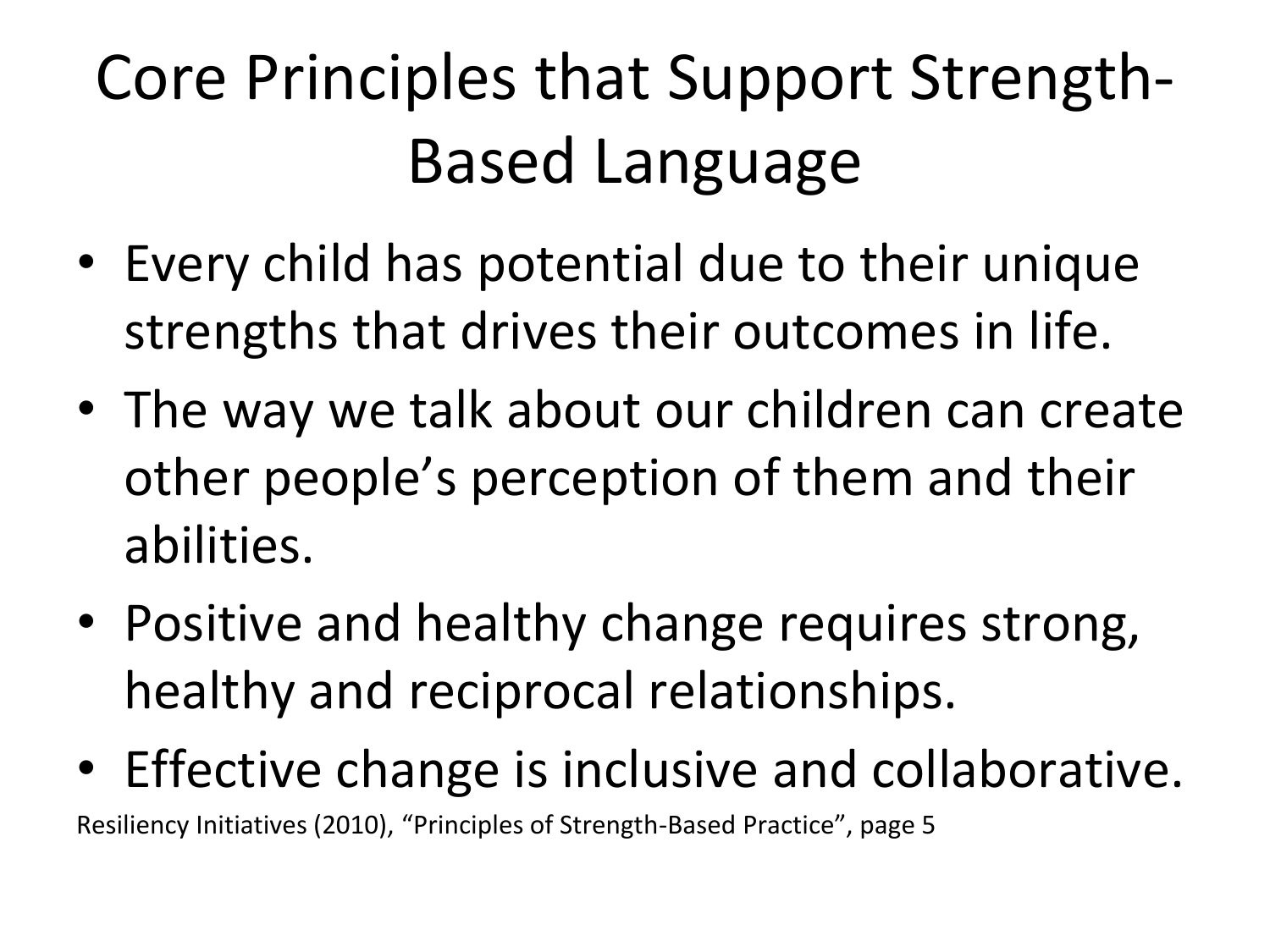# Developing a Collaborative Team Approach

- Have open communication with staff including ongoing updates from outside providers.
- Set guidelines and meeting norms that allow equal participation from all group members.
- Family and youth centered.
- Make sure that confidentiality is a priority.
- Have an open and inclusive mindset.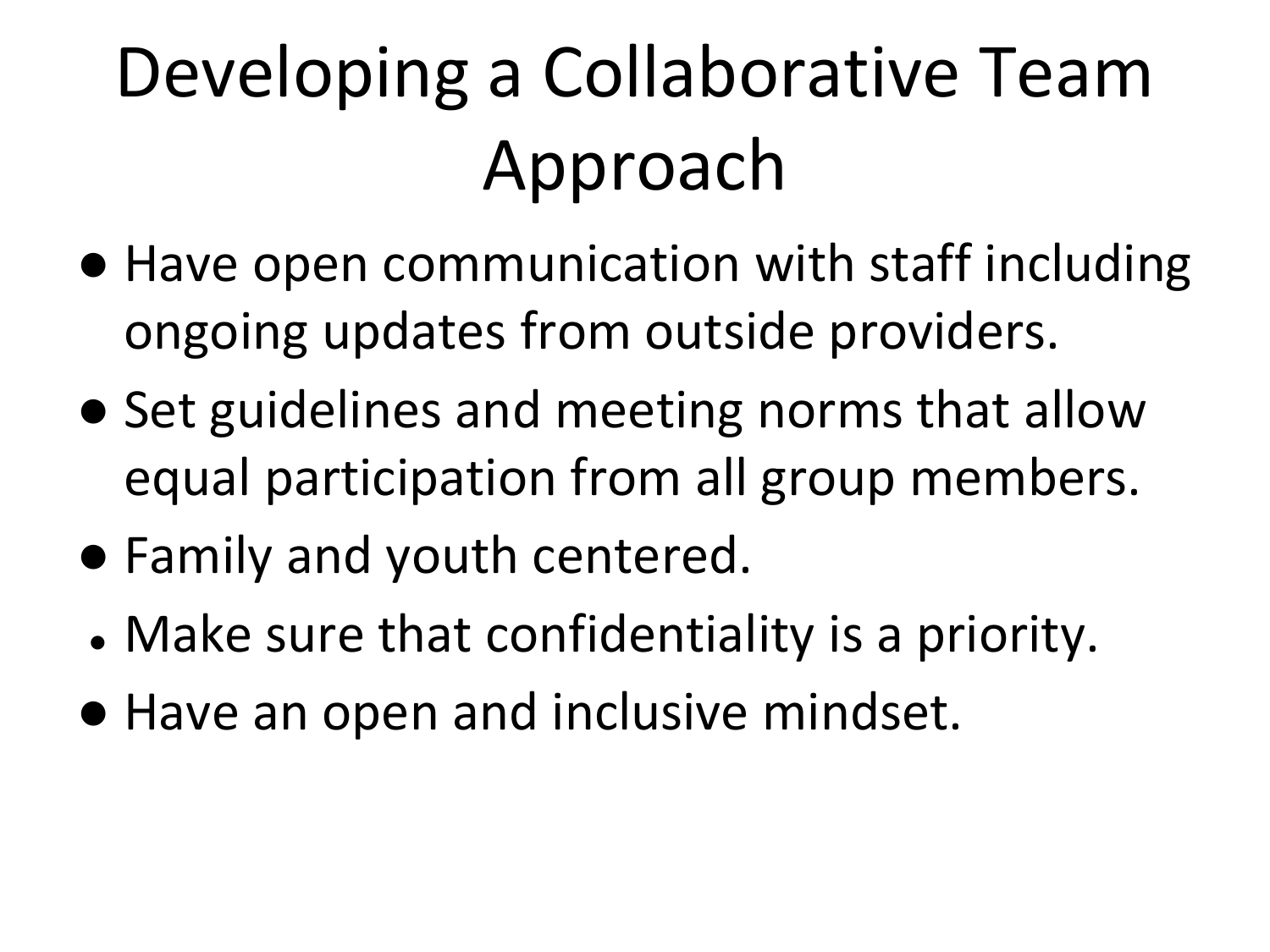#### Resources

Wisconsin Facets [https://wifacets.org](https://wifacets.org/)

NAMI [https://namiwisconsin.org](https://namiwisconsin.org/)

Disability Rights Wisconsin [www.disabilityrightswi.org](http://www.disabilityrightswi.org/)

Wisconsin Family Ties [https://www.wifamilyties.org](https://www.wifamilyties.org/)